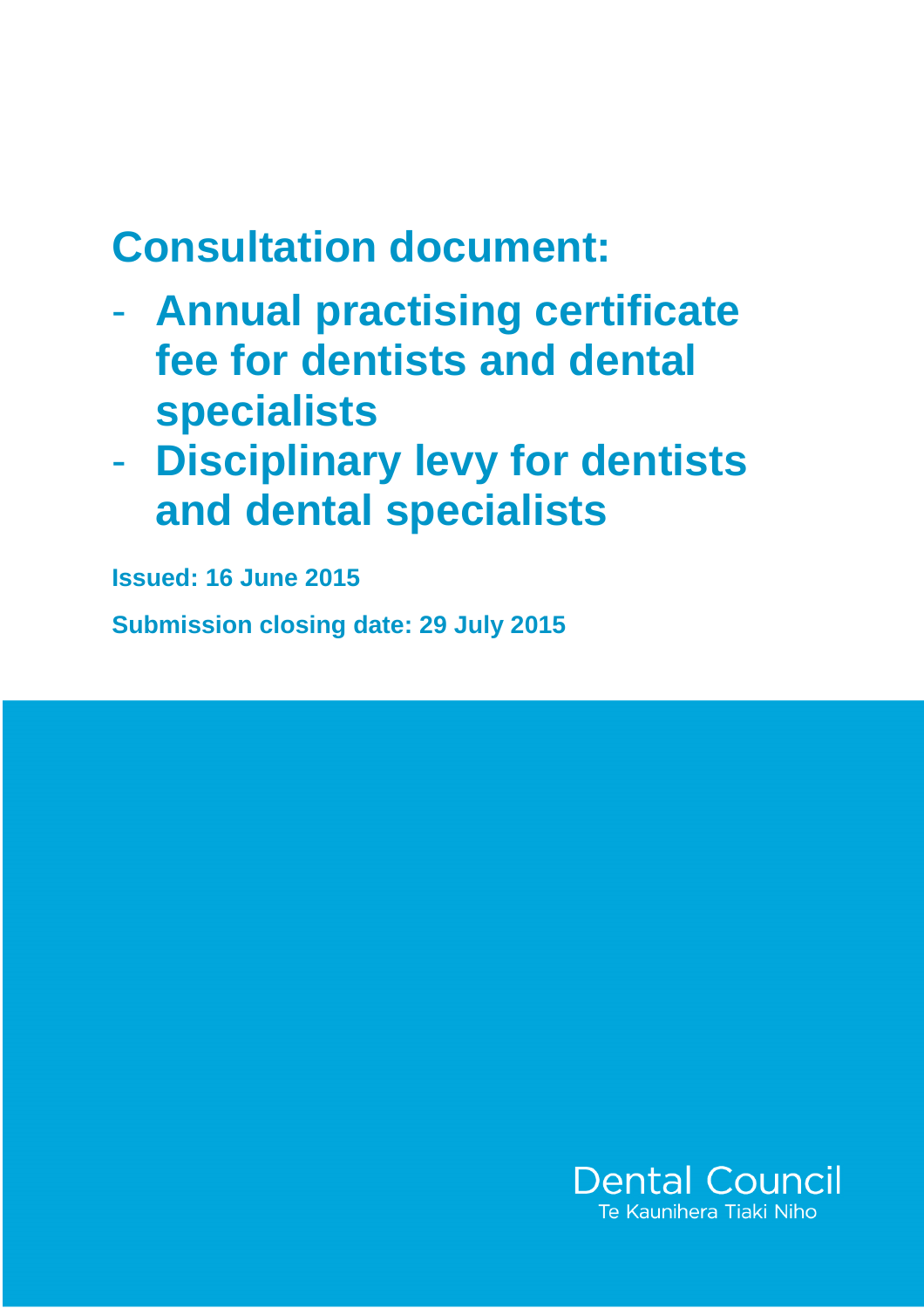## 1. Introduction

Health practitioner annual practising certificate ("APC") fees and disciplinary levies are set by health regulatory authorities under sections 130 and 131 of the Health Practitioners Competence Assurance Act 2003 (the "Act").

In November 2014 the Dental Council ("Council") consulted on the 2015/16 budget. Following consideration of feedback from stakeholders the budgetary figures have now been confirmed and closing reserves as at 31 March 2015 determined.

Council has spent considerable time and effort preparing and refining the 2015/16 annual plan which sets out the key deliverables for the year to advance the strategic priorities, as set out in the strategic plan. The Council approved budgets and APC fees and disciplinary levies set for each dental profession, support the Council in achieving its annual plan.

Council is consulting on the dentist and dental specialist ("Dentist") APC fee and disciplinary levy.

The purpose of this consultation document is to advise stakeholders that Council is proposing to gazette the 2015/16 APC fee and disciplinary levy to be effective for the recertification year commencing 1 October 2015.<sup>1</sup> It is now consulting stakeholders on the:

- 1. APC fee for dentists and dental specialists; and
- 2. disciplinary levy for dentists and dental specialists.

Council is seeking stakeholder feedback on its proposals by 29 July 2015. The consultation period will enable feedback to be considered by Council at their 3 August 2015 meeting, prior to finalising the new APC fee and disciplinary levy to be effective from 1 October 2015.

Under section 132(2) of the Act, the gazette notice giving effect to any change in APC fee and disciplinary levy, must be published at least 28 days prior to its effective date. To meet the 28 days' notice period, Council must gazette the new APC fee and disciplinary levy by 27 August 2015 at the latest.

# 2. Fee and Levy Setting Principles

 $\overline{a}$ 

Council abides by the good practice guidelines established by both the Office of the Auditor-General and by Treasury. In so doing, it must ensure it takes into account the principles of authority, efficiency and accountability when setting fees; as well as equity issues and likely costs.

Council is committed to ensuring that it operates in a cost effective manner and strives to maintain a balance between ensuring the efficient and effective discharge of its public safety obligations and practitioner affordability. Upon this basis, Council's budget, and its fees and levies are calculated on a full cost recovery basis.

Council is committed to 'user pays' and full cost recovery principles to ensure no subsidisation or cross-subsidisation occurs. This extends to ensuring full recovery for the costs associated with registration of oral health practitioners in a particular scope of practice; the costs of a competence or other programmes established for a practitioner to maintain registration; the examination of candidates to enable them to obtain a New Zealand prescribed qualification that leads to registration; and, for the costs of maintaining non-practising registrants on the register.

 $1$  All values for fees and levies are shown in this consultation document, are exclusive of GST, unless otherwise stated.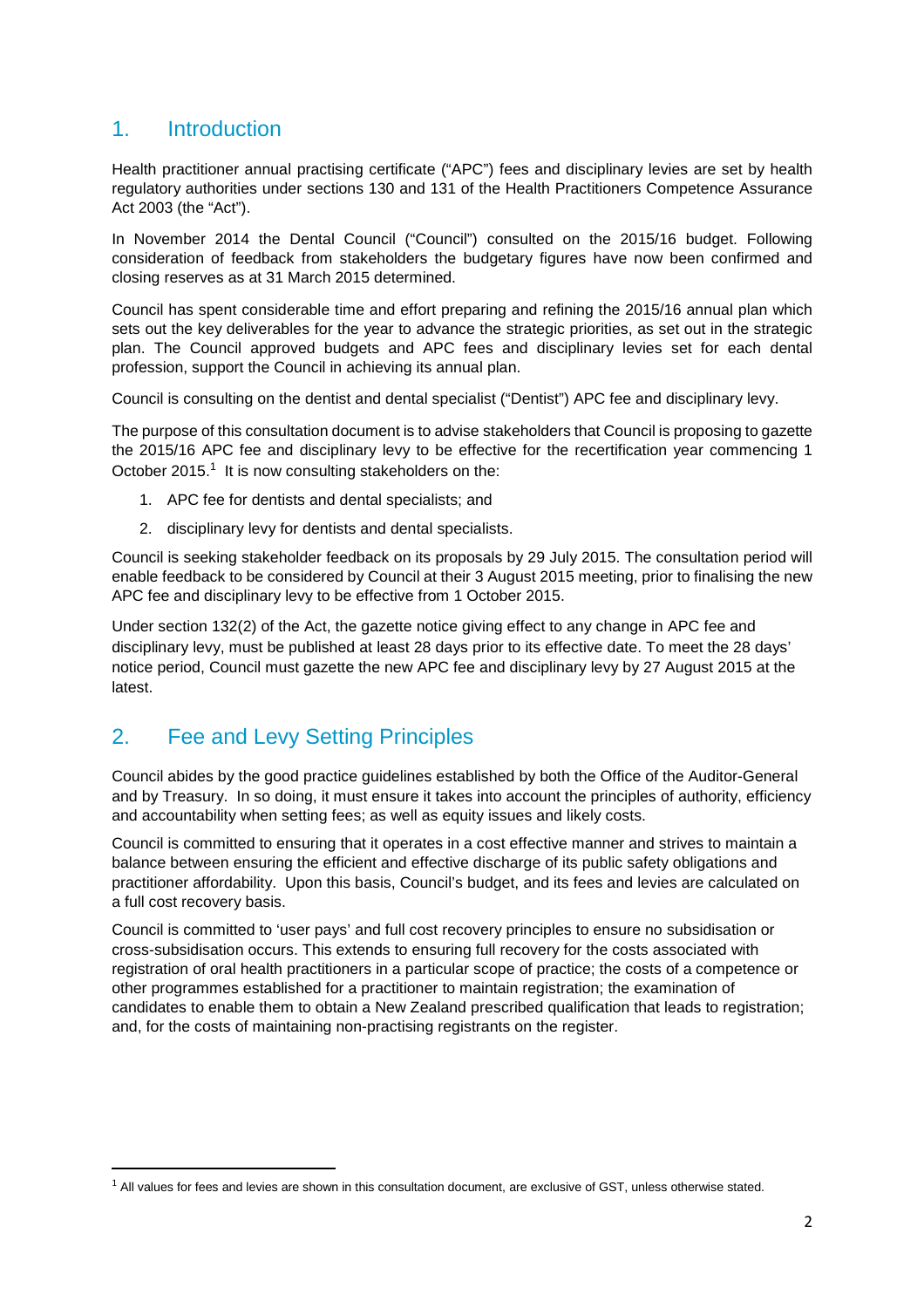## 3. Proposed Dentist and Dental Specialist 2015/16 Annual Practising Certificate Fee

Section 130 of the Health Practitioners Competence Assurance Act 2003 (the "Act") provides that Council:

(1) …may prescribe the fees payable in respect of the following matters:

- (a) …
- (b) …
- (c) the issue of a practising certificate;

The following table sets out the proposed Dentist and Dental Specialist 2015/16 APC fee, compared to 2013/14 and currently 2014/15:

| <b>Dentists and Dental Specialists</b> | 2013/14  | 2014/15  | 2015/16  |
|----------------------------------------|----------|----------|----------|
|                                        | Actual   | Actual   | Proposed |
| APC Fee                                | \$729.64 | \$716.11 | \$725.27 |

APC fees vary across each dental profession that Council administers.<sup>2</sup> The level of APC fee per practitioner depends on; the budgeted number of practitioners, each profession's share of budgeted Council costs including capital expenditure, direct profession income and expenditure budgets and minimum reserve levels set for each profession under Council's Level of Reserves Policy.

Appropriate operational reserve levels are maintained through prudent budgeting and forecasting, by rationing and prioritising resources and by adjusting annual practising fees to not only meet operational activities, but also to provide a buffer against an unknown number of competence cases, appeals or judicial reviews. In this way the financial viability of the Dental Council is sustained.

Council after careful consideration proposes to set the 2015/16 Dentist APC fee at \$725.27 plus GST.

Council has been able to maintain the APC fee at near to 2014/15 levels by drawing on surplus operational reserves. The surplus reserves have arisen in the main from the deferral of expenditure originally budgeted and funded for 2014/15, to the 2015/16 year.

# 4. Proposed Dentist and Dental Specialist 2015/16 Disciplinary Levy

Section 131 of the Act provides that Council:

l

- (1) …may from time to time, by notice in the Gazette, impose on every health practitioner registered with …[Council] a disciplinary levy of any amount that it thinks fit for the purpose of funding the costs arising out of:
	- (a) the appointment of, and any investigation by, any professional conduct committee (PCC); and,
	- (b) proceedings of the [Health Practitioners Disciplinary] Tribunal.

Disciplinary reserves are maintained to cover the costs of discipline cases already underway and to provide a buffer against an as yet unknown number of new discipline cases. In 2014/15 Council incurred external costs totalling \$103,474 for Professional Conduct Committee ("PCC") investigations, Health

<sup>&</sup>lt;sup>2</sup> The Dental Council administers the following professions: Dentists & dental specialists, dental therapists, dental hygienists & orthodontic auxiliaries, and dental technicians & clinical dental technicians.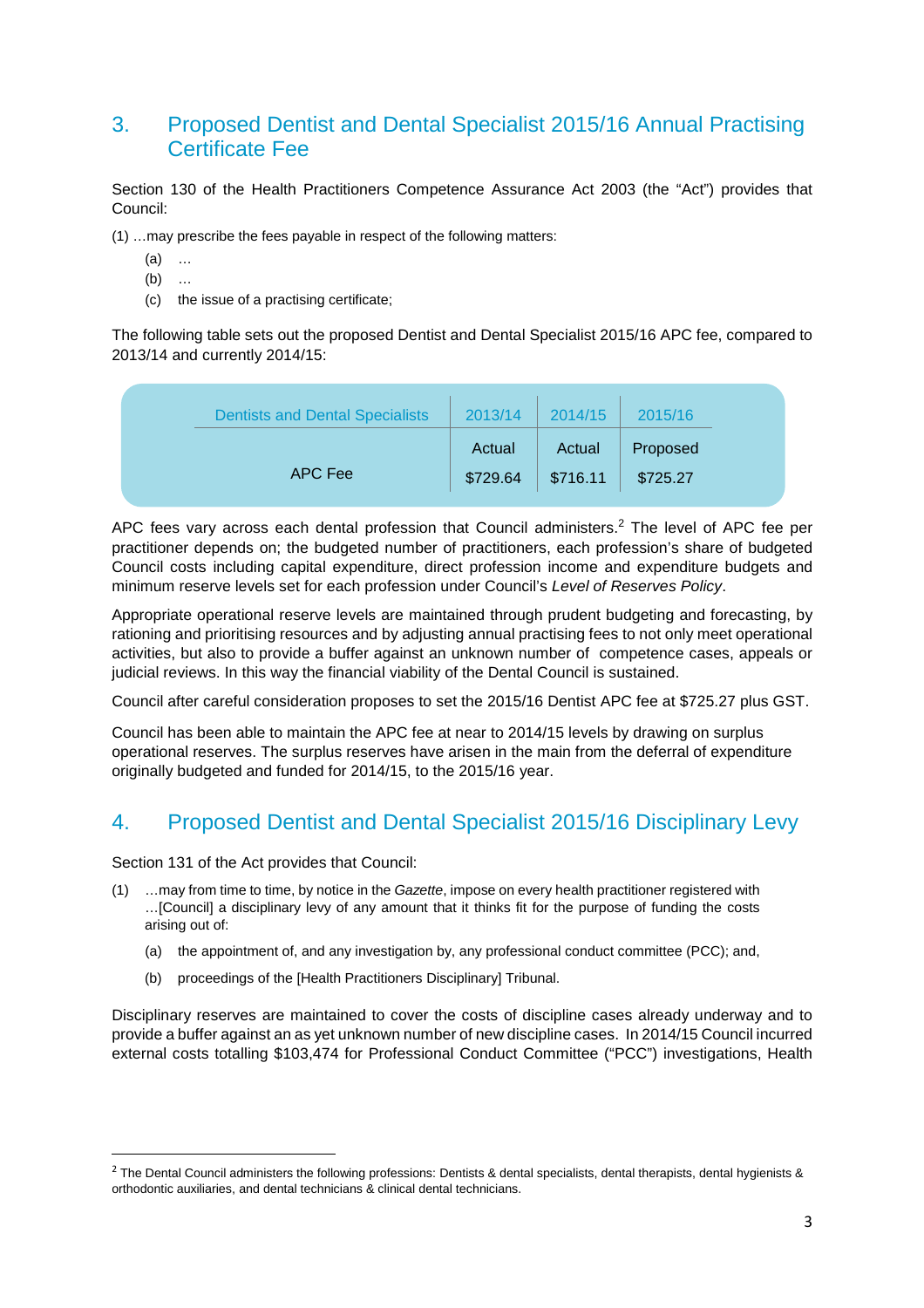Practitioner Disciplinary Tribunal ("HPDT") hearings and an appeal to the High Court. They were comprised as follows:<sup>3</sup>

|                      | 19,008        | 29,826        | 54,640        | 103,474       |
|----------------------|---------------|---------------|---------------|---------------|
| Incidental costs     |               | 228           |               | 228           |
| Case 5               | 114           |               |               | 114           |
| Case 4               | 7,588         |               |               | 7,588         |
| Case 3               | 1,100         |               |               | 1,100         |
| Case 2               | 10,206        | 18,271        |               | 28,477        |
| Case 1               |               | 11,327        | 54,640        | 65,967        |
|                      | $\frac{1}{2}$ | $\frac{1}{2}$ | \$            | $\frac{1}{2}$ |
| <b>2014/15 Costs</b> | <b>PCC</b>    | <b>HPDT</b>   | <b>Appeal</b> | <b>Total</b>  |

Case 1: HPDT costs of \$89,187 were also incurred in 2013/14 giving a total case cost of \$155,154.

Case 2: PCC and HPDT costs of \$4,408 and \$3,121 respectively, were also incurred in 2013/14 giving a total case cost of \$36,006.

Case 3: PCC costs of \$1,997 were also incurred in 2013/14 giving a total case cost of \$3,097.

Disciplinary costs incurred had a significant impact on dentists' disciplinary reserves, which at 31 March 2015 stood at \$47,987 compared to a minimum of \$125,000 required under Council's Level of Reserves Policy. This represents a deficit of \$77,013 to be recouped from the disciplinary levy.

In addition, based on historic expenditure and on identified investigations and hearings not yet commenced or not yet completed, Council has budgeted for disciplinary costs during the 2015/16 year.

Council proposes to set the Dentist 2015/16 disciplinary levy at \$144.52 plus GST.

#### 5. Proposals

l

The Dental Council is consulting on the setting and gazetting of:

- 1. an APC fee for dentists and dental specialists of \$725.27 plus GST;
- 2. a disciplinary levy for dentists and dental specialists of \$144.52 plus GST;

both of which shall apply from 1 October 1015.

<sup>&</sup>lt;sup>3</sup> HPDT and High Court decisions are published on Council's website at: http://www.dcnz.org.nz/i-practise-in-newzealand/health-practitioners-disciplinary-tribunal/health-practitioners-disciplinary-tribunal-decisions/ .The outcome of PCC investigations are communicated to the complainant, but are not published.